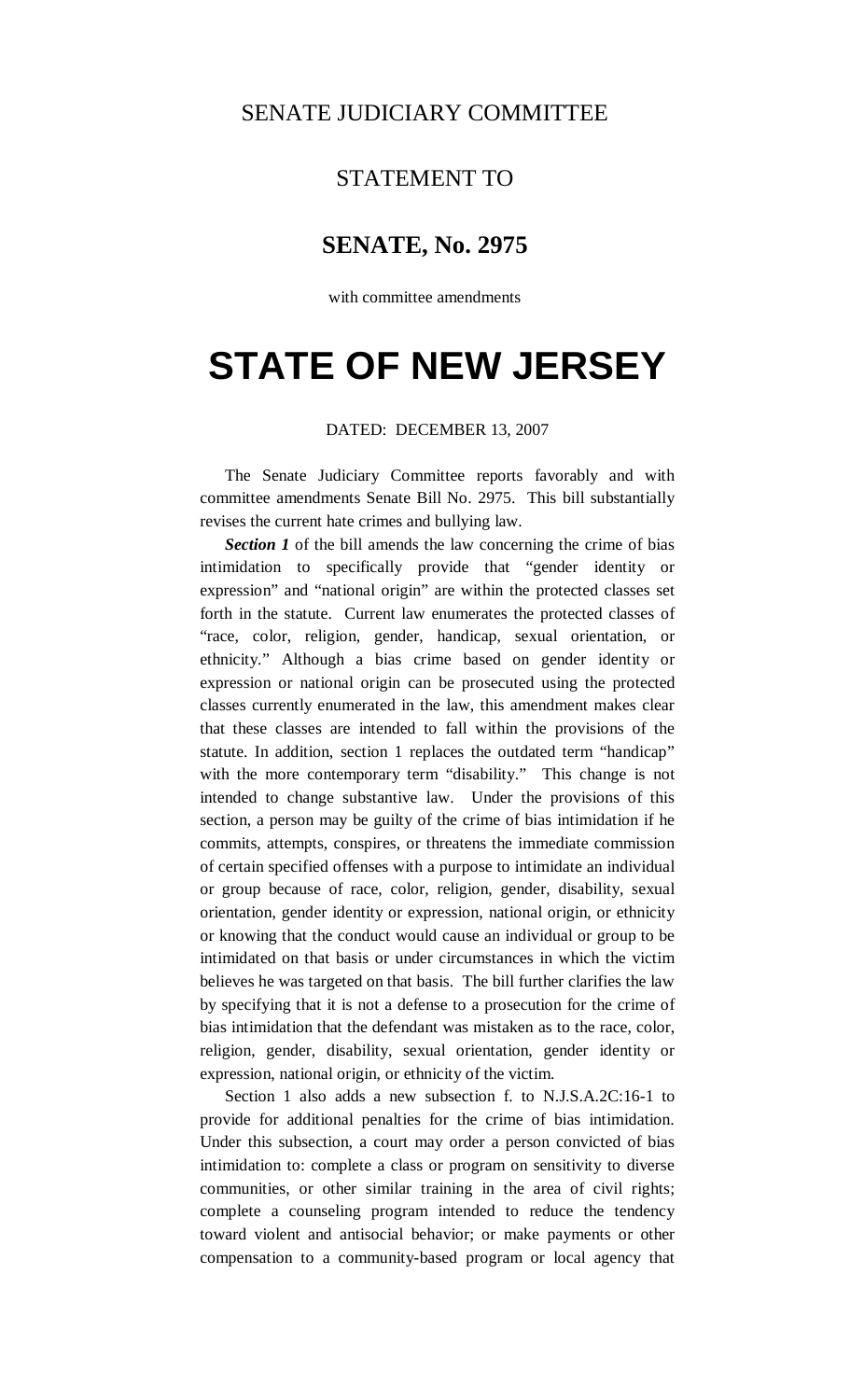provides services to victims of bias intimidation. These penalties would be in addition to any other penalties required by the State's sentencing laws.

*Section 2* of the bill amends N.J.S.A.2A:53A-21 to include a purpose to intimidate because of "gender identity or expression" or "national origin" in the existing civil cause of action for bias crime victims. In addition, the bill replaces the outdated term "handicap" used in N.J.S.A.2A:53A-21 with the more contemporary term "disability." Under the provisions of this section of the bill, a person, acting with purpose to intimidate an individual or group because of race, color, religion, gender, disability, sexual orientation, gender identity or expression, national origin, or ethnicity, who engages in conduct that is an offense under the provisions of the New Jersey criminal code, commits a civil offense and may be liable for damages, including punitive damages.

*Section 3* of the bill amends N.J.S.A.52:4B-11 to add the crime of bias intimidation to the list of crimes for which the Victims Crimes Compensation Agency may order the payment of compensation for personal injury or death. Including victims of bias intimidation specifically in N.J.S.A.52:4B-11 will enable them to be the beneficiaries of the services the Victims Crimes Compensation Agency offers.

*Section 4* of the bill would require local and county police to include information about bias crimes in their quarterly reports of crime to the Attorney General. This information would then be included by the Attorney General in the annual report of crime in New Jersey submitted to the Governor and the Legislature pursuant to N.J.S.A.52:17B-5.5.

*Section 5* of the bill would require the Attorney General or the Division of State Police, if the Attorney General so designates, to maintain a central repository of information submitted from county and local police concerning bias crimes. The information in the repository would be available to the public.

*Section 6* would require the Police Training Commission to require all new police officers to complete two hours of training, which may include interactive training, in identifying, responding to, and reporting bias intimidation crimes. The Police Training Commission would develop or revise the course in consultation with the New Jersey Human Relations Council. The training course shall include the following topics:

- features that identify or could identify a bias intimidation crime;
- laws dealing with bias intimidation crimes
- law enforcement procedures, reporting, and documentation of bias intimidation crimes; and
- techniques and methods to handle incidents of bias intimidation crimes, including training on how to deal sensitively with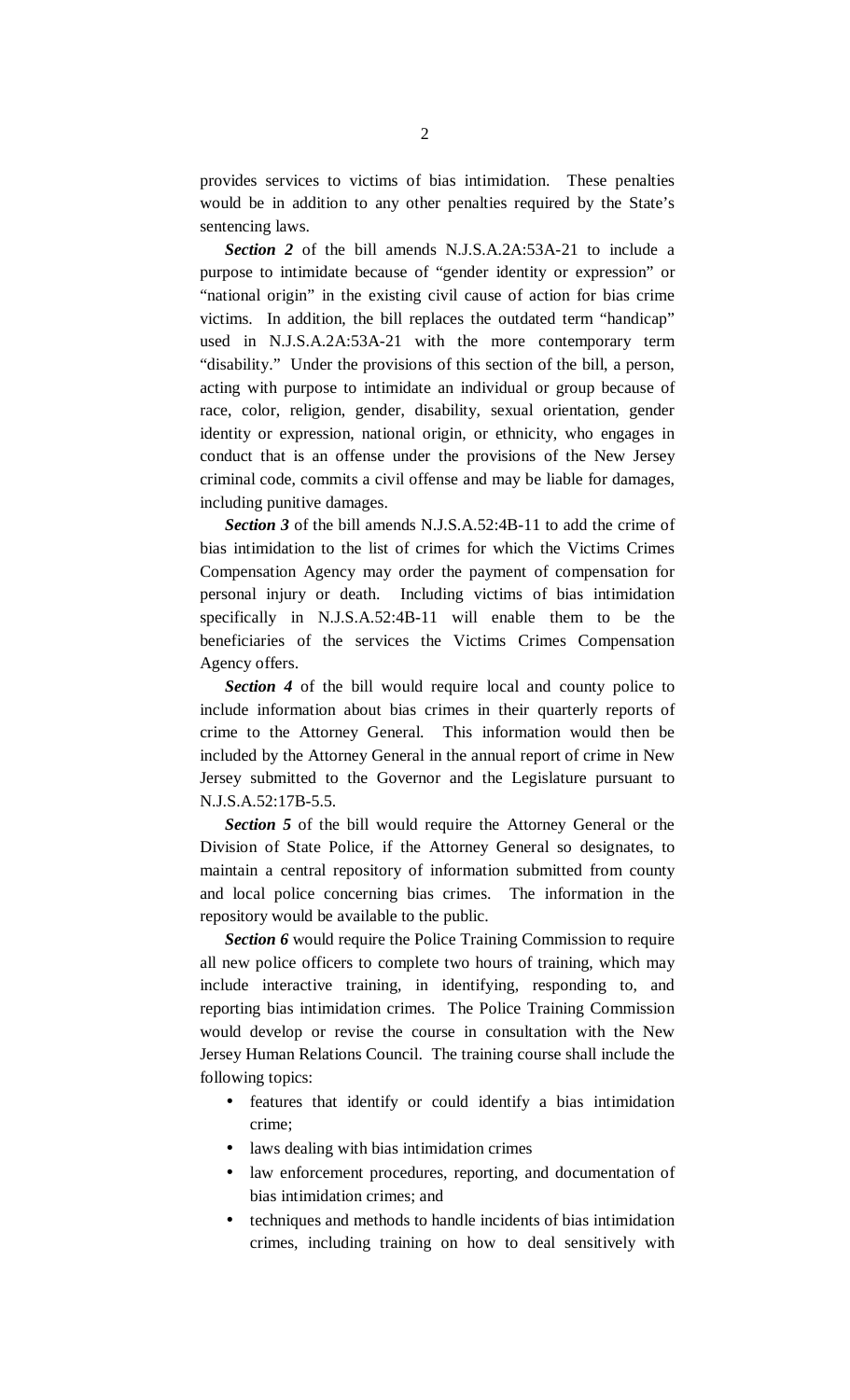victims and referring victims of bias intimidation crimes to organizations that provide assistance and compensation to victims.

*Section 7* of the bill amends N.J.S.A.18A:37-15 to require each district's bullying policy to include a requirement that the policy be posted on the district's website and distributed annually to parents and guardians.

**Section 8** of the bill would require school districts to amend their bullying policies, post bullying policies on the web, and notify students and parents that the policy is available online within 120 days of the date of enactment (60 days from the effective date of section 8 of the bill).

*Section 9* of the bill would establish the Commission on Bullying in Schools. The commission shall consist of 14 members as follows:

- the Commissioner of the Department of Education, or his designee;
- the Director of the Division on Civil Rights in the Department of Law and Public Safety, or his designee;
- the Governor shall appoint eight public members: one representative of the New Jersey Education Association, one representative of the New Jersey School Boards Association, one representative of the Anti-Defamation League, one representative of the New Jersey Principals and Supervisors Association, and four public members with a background in, or special knowledge of, the legal, policy, educational, social or psychological aspects of bullying in schools;
- the President of the Senate shall appoint two public members with a background in, or special knowledge of, the legal, policy, educational, social or psychological aspects of bullying in schools; and
- the Speaker of the General Assembly shall appoint two public members with a background in, or special knowledge of, the legal, policy, educational, social or psychological aspects of bullying in schools.

 The commission shall study and make recommendations regarding:

- the implementation and effectiveness of school bullying laws and regulations;
- the adequacy of legal remedies available to students who are victims of bullying and their parents and guardians;
- the adequacy of legal protections available to teachers who are in compliance with school bullying policies;
- training of teachers, school administrators, and law enforcement personnel in responding to, investigating and reporting incidents of bullying;
- funding issues related to the implementation of the State school bullying laws and regulations; and